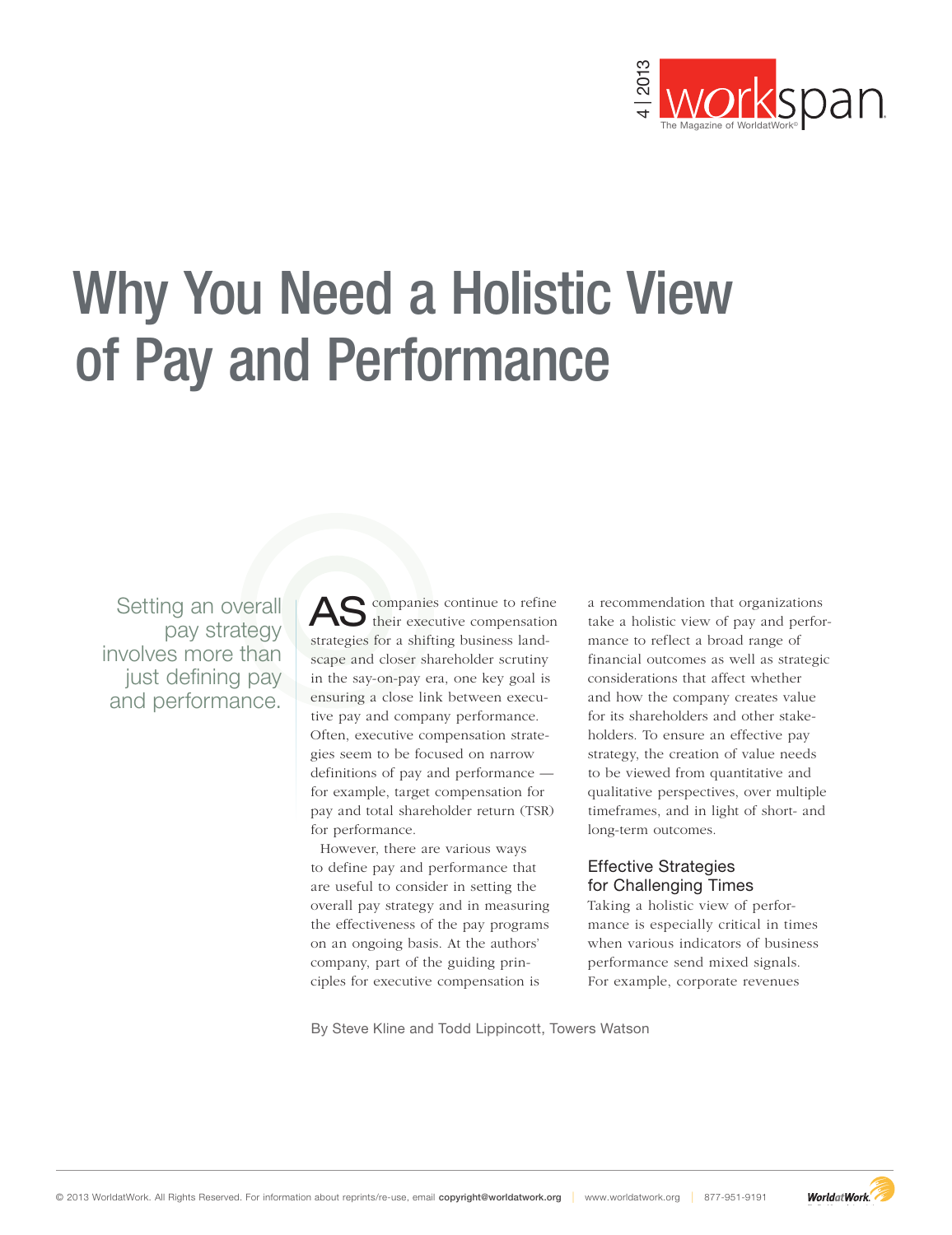# Slightly more than half

reported using summary compensation table (SCT) pay in their pay-for-performance analyses.

and earnings growth decelerated in 2012, while stock price performance for the year was better than in 2011 when earnings results were stronger. Figure 1 shows the correlation (or lack of it) in recent years between TSR, a key metric for many investors and proxy advisers in assessing pay-for-performance alignment, and corporate earnings growth, a key metric used in many executive incentive plans.

The tenuous correlation between corporate financial performance and stock returns in any one year underscores the ongoing struggle companies face in trying to

appropriately reward executives for meeting key corporate performance goals while maintaining a strong linkage with shareholders. Metric selection and goal setting may prove especially challenging for 2013 as companies balance conservative outlooks with an appropriate level of stretch in future performance goals.

## Beyond Benchmarking Target Pay Levels

Beyond pay strategies that set target pay relative to market benchmarks, companies are under growing pressure to demonstrate the effectiveness of their compensation programs



by analyzing pay outcomes and performance results. In the "Executive Compensation Flash Survey," conducted by Towers Watson in October 2012, slightly more than half of the 253 respondents reported using summary compensation table (SCT) pay in their pay-forperformance analyses, although one-third reported using some form of realizable or realized/earned pay. For the definition of performance, most companies reported using TSR and one other measure of operating or financial performance. Figure 2 shows the components of pay commonly included in the various definitions.

A strategy that moves beyond traditional target and SCT concepts to include earned and realizable pay allows companies to assess actual pay outcomes and what is ultimately being delivered to executives on a multiyear basis. By conducting rolling analyses of earned and realizable compensation over, say, three- and five-year periods, companies can test how actual pay levels compare with their own target levels and with the market. Often, such comparisons will generate important insights about: ❙ The effectiveness of the

- company's target-setting for bonus and performance plans (either too soft or too hard)
- ❙ Differences in pay and long-term incentive mix and how these can generate significant differences in actual pay outcomes
- ❙ How companies can refine their pay programs over time.

### A Wider Lens on Performance

As highlighted previously, most companies focus heavily on TSR and earnings growth in assessing pay and performance. At a high level, this is a reasonable starting point. But at a more strategic level, this approach ignores many important drivers of sustainable value creation, such as growth, profit margin, cash flow generation and appropriate leverage. Thus, the baseline assessment of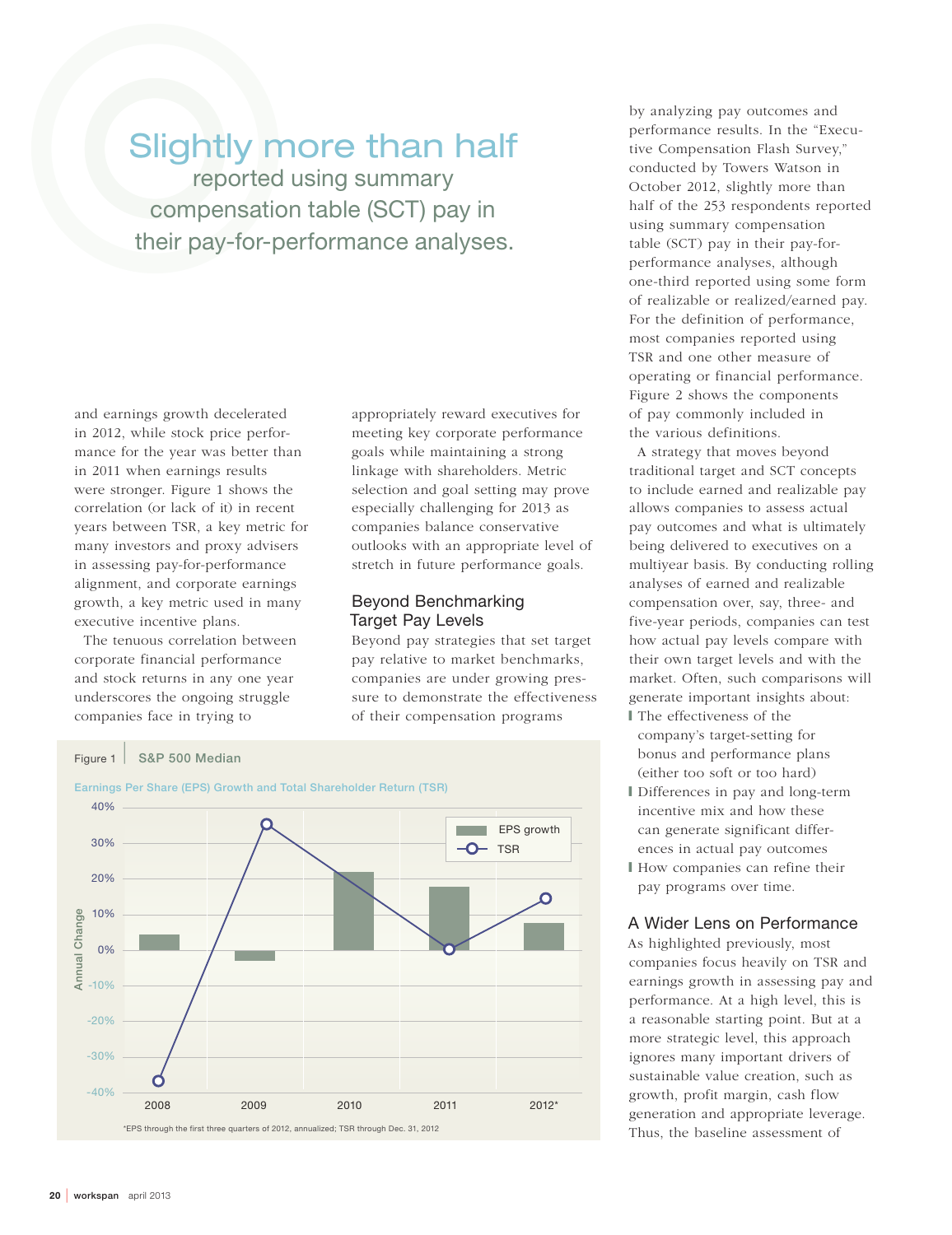### To read a book about this topic, visit www.worldatwork.org/workspan.

financial performance in pay-forperformance analyses by the authors' company uses a composite score that considers each of the company's financial statements, as well as market-based results. Applying this approach to the S&P 500 index shows rather modest overall performance in 2012 compared with recent years.

The composite performance scorecard provides a quantitative assessment of financial performance and marketbased results. This approach provides insights into growth, quality of earnings and balance-sheet management as well as how the market perceives the company's stock. Quantitative results need to be understood because this information is public and, thus, largely representative of how shareholders are likely to assess performance. The corollary is that qualitative assessments of performance can and should be considered by

compensation committees, although shareholders generally don't have the same access to information to draw similar qualitative conclusions.

Beyond financial measures, nonfinancial drivers of value creation should certainly be considered as part of a company's executive compensation strategy. For example, strategic measures like new sources of revenue, innovation, customer service, brand value and leadership pipeline all contribute to a company's long-term value creation. Companies should seek ways to ensure that these and other important qualitative measures are reflected in compensation decisions. There are a number of ways to do this, from linking assessments of individual contribution to bonuses and long-term incentive award levels to allocating incentive pools based on a balanced scorecard of financial and nonfinancial measures. The key is to create a process that ensures these broader areas of performance are in some way considered and

remain on the radar screen of the broader executive team.

Interestingly, recent research about high-performing companies suggests that they are more likely to consider a broader range of financial and nonfinancial measures in their executive compensation programs than are other companies.

So, while we endorse the use of a composite performance scorecard on a consistent basis over time, its purpose is informational; the scorecard is not meant to be used as a litmus test that produces a pass/fail grade. However, it is recommended that some form of composite assessment that can be consistently used over time become a part of the compensation strategy to ensure a more balanced perspective on the relationship between performance and pay. This should support better measure selection and help avoid surprises if performance falters on measures not included in the ongoing incentive plans.

### Figure 2 | Common Definitions of Compensations

|                                                   | <b>Summary Compensation</b><br>Table (SCT) Pay                                    | <b>Target Pay</b>                                  | <b>Earned Pay</b>                                                                                | <b>Realizable Pay</b>                                                                                                                                                             |  |
|---------------------------------------------------|-----------------------------------------------------------------------------------|----------------------------------------------------|--------------------------------------------------------------------------------------------------|-----------------------------------------------------------------------------------------------------------------------------------------------------------------------------------|--|
| <b>Base salary</b>                                | Reported in SCT                                                                   | Most recent                                        |                                                                                                  | Reported in SCT                                                                                                                                                                   |  |
| Annual<br>incentive/bonus                         | Actual bonus                                                                      | Target bonus                                       | Actual bonus in both the bonus and nonequity incentive columns                                   |                                                                                                                                                                                   |  |
| <b>Restricted stock/units</b>                     | Grant value                                                                       | Grant value                                        | Value of shares vested<br>during period                                                          | Intrinsic value of grants during<br>period valued at end of period                                                                                                                |  |
| <b>Stock options/stock</b><br>appreciation rights |                                                                                   |                                                    | Value gained from options<br>exercised during period                                             |                                                                                                                                                                                   |  |
| <b>Performance</b><br>shares/units                |                                                                                   |                                                    | Value of payouts earned during<br>period, even if performance<br>period began in a prior period  | The payout value for award<br>cycles that start and end during<br>the period<br>For award cycles that remain<br>outstanding: Intrinsic value of<br>target awards at end of period |  |
| Performance cash                                  | Actual payout, even if<br>performance period began<br>prior to measurement period | <b>Target bonus</b>                                | Value paid out during period, even<br>if performance period began prior<br>to measurement period | Completed award cycles:<br>Value paid out during period<br>Outstanding award cycles:<br>Target value at end of period                                                             |  |
| Change in<br>pension value                        | Change in value                                                                   | Optional (present value of average annual benefit) |                                                                                                  |                                                                                                                                                                                   |  |
| <b>All other</b><br>compensation                  | All other compensation                                                            | Optional                                           |                                                                                                  |                                                                                                                                                                                   |  |